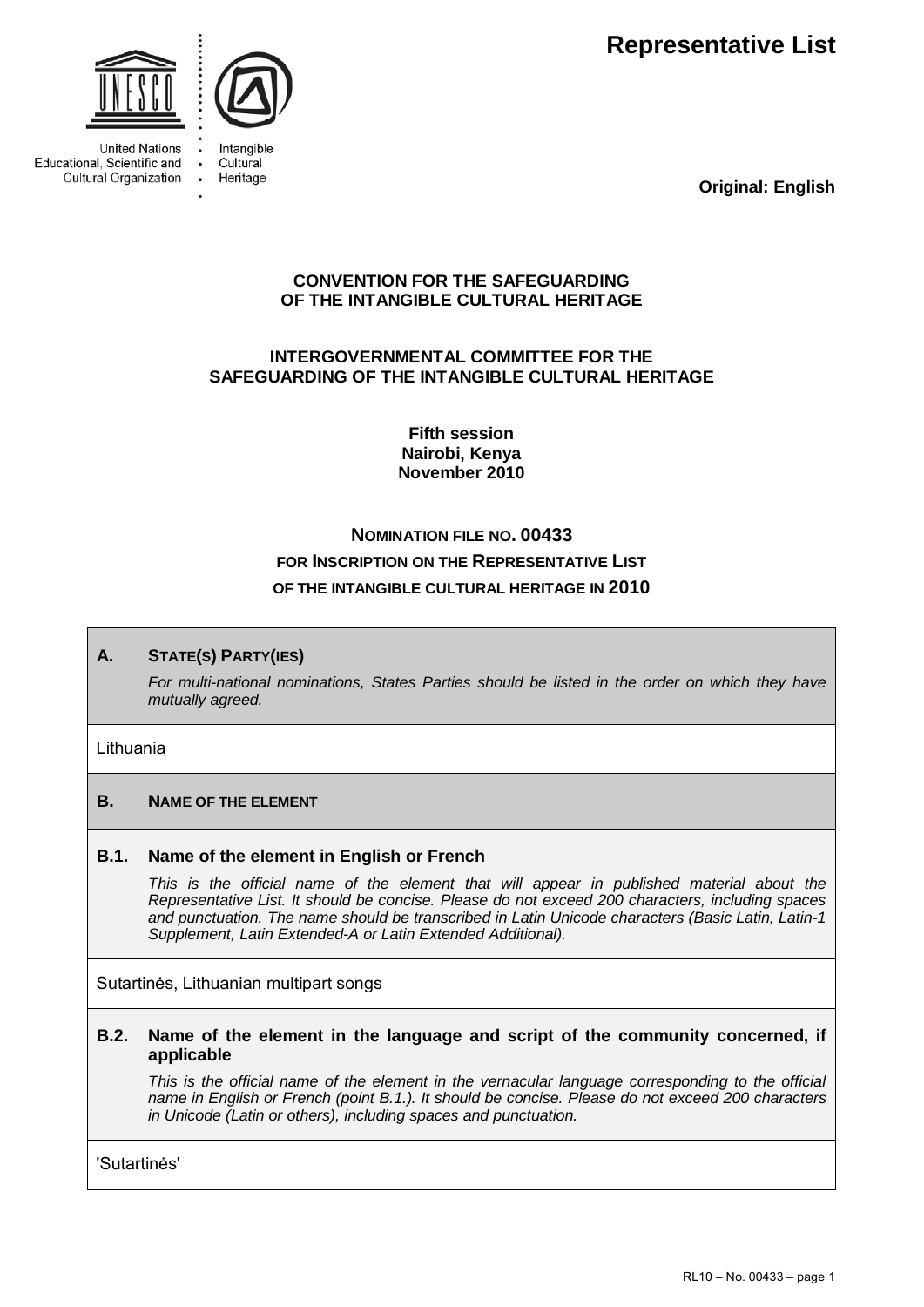#### **B.3. Other name(s) of the element, if any**

*In addition to the official name(s) of the element (B.1.) please mention alternate name(s), if any, by which the element is known, in Unicode characters (Latin or others).* 

Lithuanian singing, dancing and instrumental 'Sutartinės'

Formerly terms used by scientists: polyphonic singing, polyphonic chant. However, the term 'multipart signing' reflects better the essence of 'Sutartinės'.

Performers of 'Sutartinės' used the following terms : 'Sutarytės', 'Sutartys', 'Giesmės', 'Saugės', 'Apskritos', 'Palaidos', 'Sektinės', 'Kapotinės', 'Paruginės', 'Lumždinės' and others.

# **C. CHARACTERISTIC OF THE ELEMENT**

### **C.1. Identification of the communities, groups or, if applicable, individuals concerned**

*According to the 2003 Convention, intangible heritage can only be identified with reference to communities, groups or individuals that recognize it as part of their cultural heritage. Thus it is important to identify clearly one or several communities, groups or, if applicable, individuals concerned with the nominated element. The information provided should allow the Committee to identify the communities, groups or individuals concerned with an element, and should be mutually coherent with the information in sections 1 to 5 below.* 

Communities of 'Sutartinės' performers can be classified as following :

1) Lazdiniai-Adutiškis community of 'Sutartinės" performers, which comprises approximately 25 persons, resident successors of bearers of 'Sutartinės" tradition since the last century.

2) Bučeliai (Švenčionys region) and Meškuočiai (Vilnius) families are bearers of 'Sutartinės' tradition, transmitting 'Sutartinės' from grandmother to daughter and from daughter to grandchildren, as well as to other folk singers.

3) Over 40 communities (400 persons) of 'Sutartinės' performers in various Lithuanian cities and towns inside folk groups, which have learned 'Sutartinės' directly from the bearers of 'Sutartinės' tradition. Actually such communities teach 'Sutartinės' the young generation and new members of folk groups. The most active communities and groups are as follows : "Tryse keturiose" (Vilnius), "Saugės" (Vilnius), "Mėta" (Kaunas), "Sasutalas" (Kaunas), "Kūlgrinda' (Vilnius), "Jievaras" (Vilnius), "Jorė" (Vilnius), "Gastauta" (Rokiškis).

#### **C.2. Geographic location and range of the element and location of the communities, groups or, if applicable, individuals concerned**

*This section should identify the range of distribution of the element, indicating if possible the geographic locations in which it is centred. If related elements are practiced in neighbouring areas, please so indicate.* 

As per historical documents reporting on 'Sutartinės' tradition the phenomenon and its performers are concentrated in the North-eastern Lithunia (Aukštaitija - Uplands ethnic region). Here all the available samples of 'Sutartinės' were recorded in the 19th - end 20th centuries. Even if 'Sutartinės' are more associated with Aukštaitija region, 19th century testimonies by S. Stanevičius and S. Daukantas mention 'Sutartinės' being performed in Žemaitija region (Samogitia -Western Lithuania) as well.

Former areas of 'Sutartinės' dissemination were Biržai, Kupiškis, Rokiškis, Zarasai, Ukmergė and Švenčionys.

Nowadays 'Sutartinės' are mostly localised in the same area as it was in 19th-20th centuries. The only difference is that recently 'Sutartinės' mainly thrive in the Lithuanian largest cities and towns (Vilnius, Kaunas, Panevėžys, Šiauliai) and elsewhere.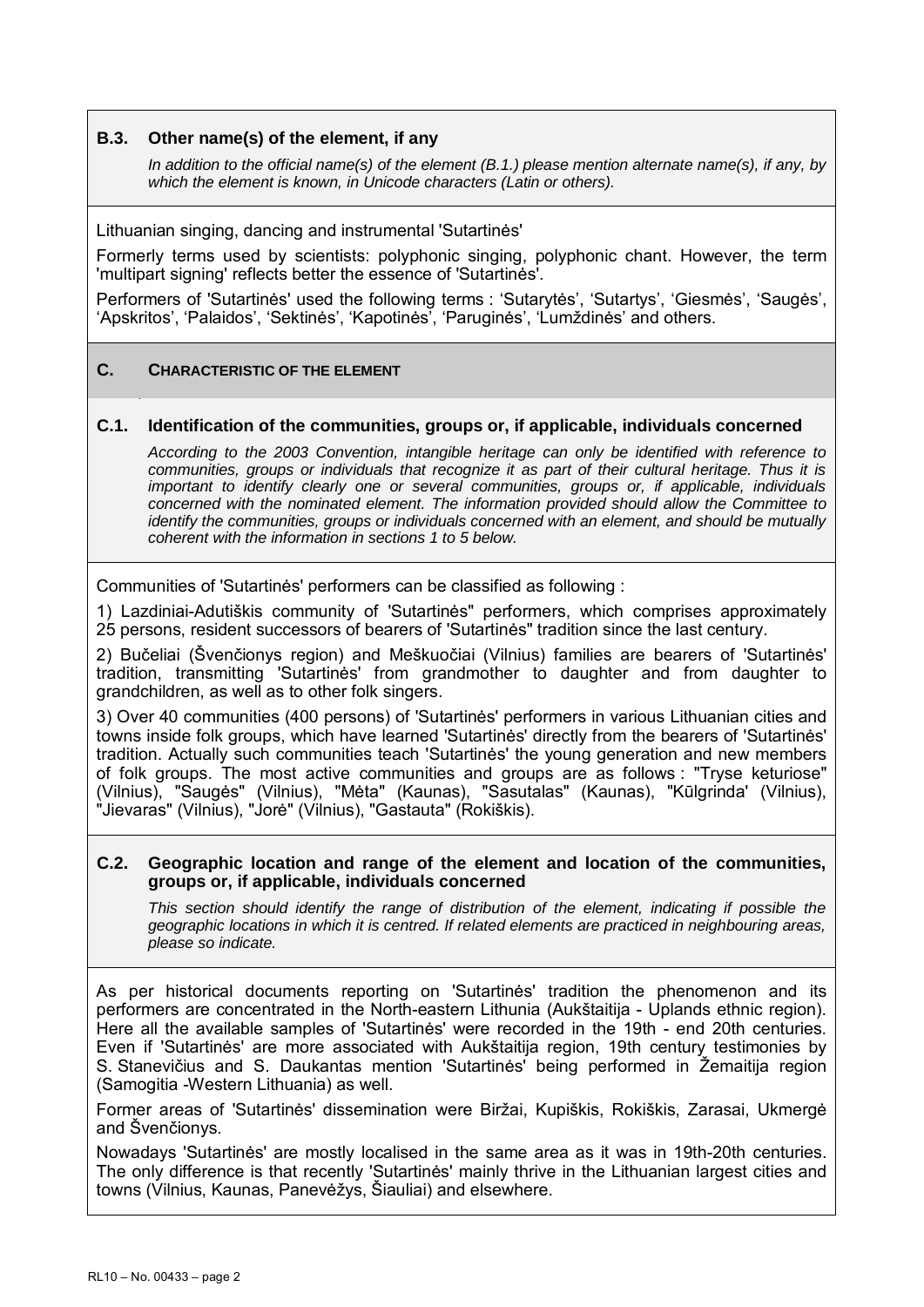#### **C.3. Domain(s) represented by the element**

*Identify concisely the domain(s) of intangible cultural heritage manifested by the element, which might include one or more of the domains identified in Article 2.2 of the Convention. (This information will be used primarily for visibility, if the element is inscribed.)* 

Performing arts embracing vocal, instrumental and vocal music accompanied by dancing elements.

'Sutartinės' being an expression and representation of intangible cultural heritage comprehend practices, knowledge, skills, as well as instruments that communities and performers groups recognize as part of their cultural heritage. It is still transmitted from generation to generation. It provides them with a sense of identity and continuity.

#### **D. BRIEF SUMMARY OF THE ELEMENT**

*The brief description of the element will be particularly helpful in allowing the Committee to know at a glance what element is being proposed for inscription, and, in the event of inscription, will be used for purposes of visibility. It should be a summary of the description provided in point 1 below but is not an introduction to that longer description.* 

Sutartinės' (derived from the word 'sutarti' - to be in accord) is a unique phenomenon of Lithuanian traditional music. They are exceptionally sung by women, but men perform instrumental versions of 'Sutartinės' on pan-pipes, horns, long wood trumpets, fipple flutes, 'kanklės' (similar to cittern).

'Sutartinės' represent an ancient form of two and three voiced polyphony. The melodies of 'Sutartinės' are not complex (from 2 to 5 pitches).

Folk singers distinguish three main groups according to performing practices and function: 'dvejinės' (twosomes), 'trejinės' (threesomes) and 'keturinės' (foursomes). However, there are almost 40 different styles and ways of performing 'Sutartinės'.

The poetic language encompasses work, calendar cycle ritual, wedding, family, wartime, historic and other moments of livelihood. In nowadays 'Sutartinės' are performed at solemn occasions, various festivals, concerts, other gatherings.

During 'Sutartinės' at the same time not only two different melodies, but also two different sets of lyrics are interlaced. Basic polyphony of 'Sutartinės' is a sharp interval of dissonance (an interval of disharmony) to achieve harmony, which according to music theory, is paradoxical. 'Sutartinės' contain a wide variety of vocables used in the archaic refrains.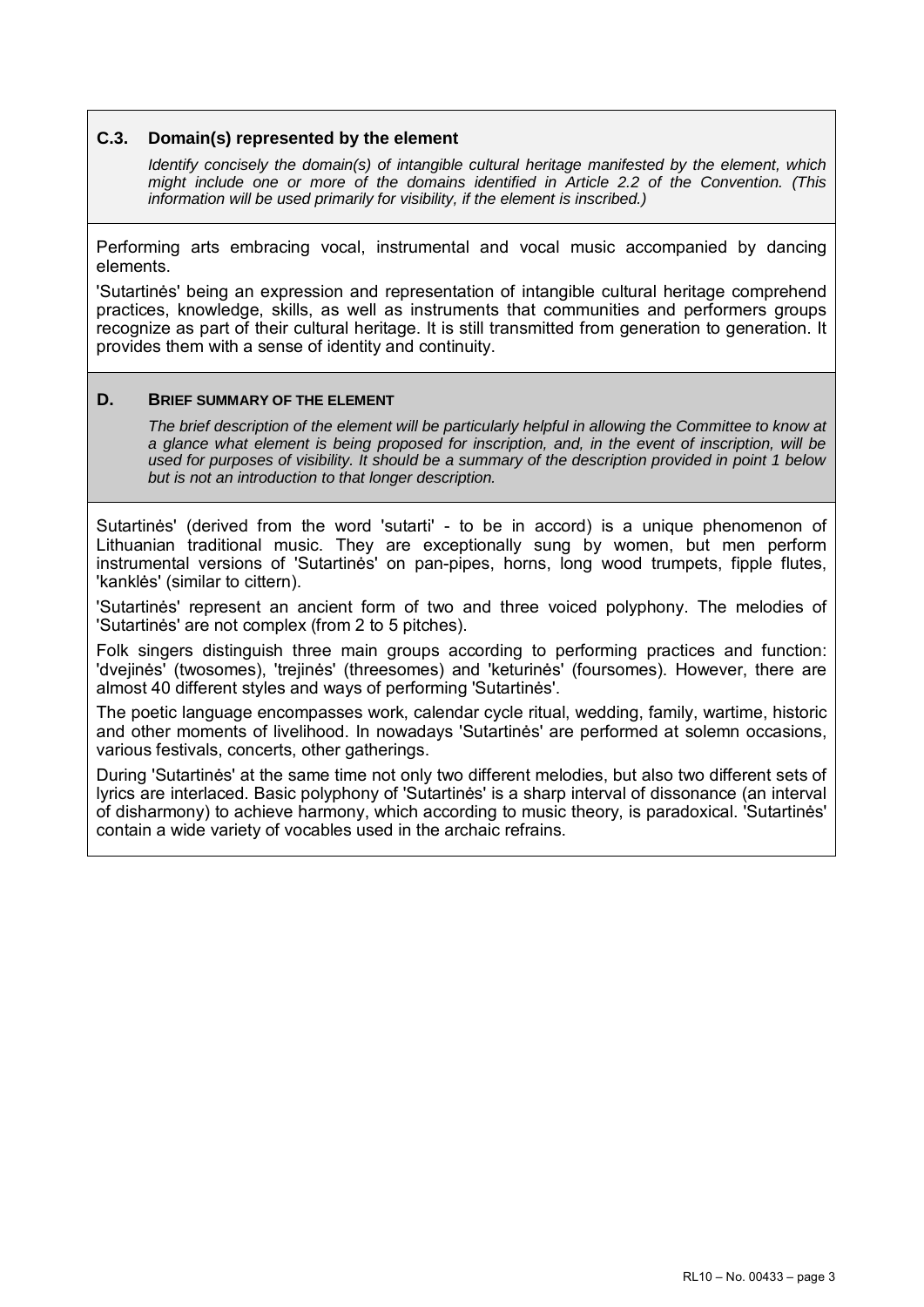#### **1. IDENTIFICATION AND DEFINITION OF THE ELEMENT (CF. CRITERION R.1)**

*This is the key section of the nomination to satisfy criterion R.1: "The element constitutes intangible cultural heritage as defined in Article 2 of the Convention". A clear and complete explanation is essential to demonstrate that the nominated element meets the Convention's definition of intangible heritage. This section should address all the significant features of the element as it exists at present, and should include:* 

- *a. an explanation of its social and cultural functions and meanings today, within and for its community,*
- *b. the characteristics of the bearers and practitioners of the element,*
- *c. any specific roles or categories of persons with special responsibilities towards the element,*
- *d. the current modes of transmission of the knowledge and skills related to the element.*

*The Committee should receive sufficient information to determine:* 

- *a. that the element is among the "practices, representations, expressions, knowledge, skills as well as the instruments, objects, artefacts and cultural spaces associated therewith —";*
- *b. "that communities, groups and, in some cases, individuals recognize [it] as part of their cultural heritage";*
- *c. that it is being "transmitted from generation to generation, [and] is constantly recreated by communities and groups in response to their environment, their interaction with nature and their history";*
- *d. that it provides communities and groups involved with "a sense of identity and continuity"; and*
- *e. that it is not incompatible with "existing international human rights instruments as well as with the requirements of mutual respect among communities, groups and individuals, and of sustainable development".*

*Overly technical descriptions should be avoided and submitting States should keep in mind that this section must explain the element to readers who have no prior knowledge or direct experience of it. Nomination files need not address in detail the history of the element, or its origin or antiquity.* 

The meaning of the word 'Sutartinė' is 'to be in accord', 'to agree'. 'Sutartinės' is a syncretic art interlinking music, words and movements. Choreography is uncomplicated and movements are moderate, often solemn : circle walking, turning round (star's form) arms linked, stamping, pairs walking in face of each other. Certain 'Sutartinės' are played on pan-pipes, horns, long wood trumpets, fipple flutes, five-string 'kanklės' (cittern). The common features of instrumental and vocal 'Sutartinės' are sharp ring, syncopated rhythm, repetitive rhythmic formulas.

The structure and musical features of 'Sutartinės' prove that they were an important part of rituals of livelihood. Many features indicate an ancient even prehistoric origin. The group 'Sutartinės' singing tradition in villages became nearly extinct by mid-20th century. Experts lamented a lack of interest by youth. However, several rural communities have never discontinued performing 'Sutartinės' (ref. C (i)) ; thanks to them it has been transmitted to other communities.

'Sutartinės' rebirth began with the concert by the Folk Music Theater Troupe in Vilnius in 1969. Since, folk music groups' performances of living 'Sutartinės' returned to cities and towns, continuing a new qualitatively different life in various forms up to nowadays. The new communities and groups of 'Sutartinės' performers have emerged mainly inside folk groups, which practice and foster traditional culture from generation to generation (ref. C (i)). Learning 'Sutartinės' is possible inside such urban communities of performers, which have learned and mastered it from communities. Therefore various training courses, seminars and workshops for the groups of performers as well as for the wider audiences : pupils, students etc. are organized (ref. 3 a) for several decades.

Presently, the social functions of 'Sutartinės' consist of sharing cultural values, providing with a feeling of cultural identity, continuity and self-esteem. It consolidates communities, leads towards cultural self-education as well as preservation of highly elevated esthetic perception. When speaking about 'Sutartinės' old performers refer to 'hymn-singing', which indicates the ritual nature of 'Sutartinės' and their solemnity. Today 'Sutartinės' are mostly performed at solemn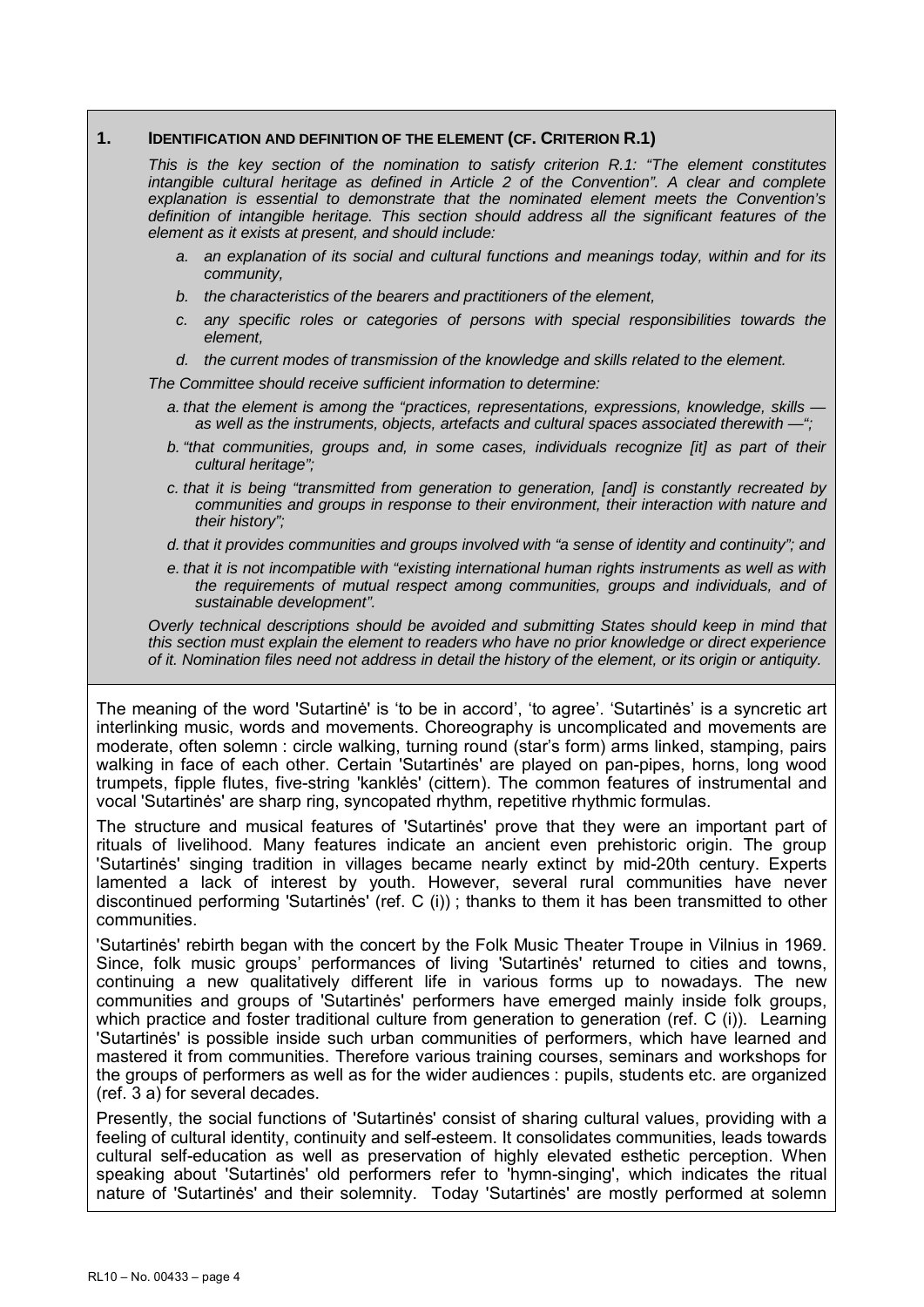occasions, thus ritual aspects have been partly maintained.

'Sutartinės' musical and poetic features are very distinct in comparison with other Lithuanian folk songs. The main difference is the abundance of dissonance intervals at seconds, which were highly pleased by old singers. The singers aimed at 'beating, even trashing voices' for achieving 'the ring of bells'. 'Sutartinės' can be characterised by a narrow melodic diapason (from 2 to 5 sounds), musical intonation stability, complementary rhythm, syncopation. Vocal 'Sutartinės' have fanfare intonation, which were probably brought from instrumental melodies.

When singing 'Sutartinės' two different texts (notional and a refrain) as well as melodies are sung at the same time. This is a unique characteristic feature of 'Sutartinės', which has no analogies in polyphonic songs of other nations. Two different independent and interlinking melodies create a unique consonance characteristic only to 'Sutartinės'.

Poetic texts of 'Sutartinės' are quite fragmental and laconic. Texts have traces of ancient livelihood : hunting, beekeeping, fishing etc. The abundance of onomatopoeic refrains ('čiūto', 'rūto', 'tatato', 'dūno', 'rititatatoj', 'tūto') is considerable.

There are three main 'Sutartinės' categories depending on performers' number and style of performance:

- Twosome 'Sutartinė',
- Threesome 'Sutartinė',
- Foursome 'Sutartinė'.

Twosomes ('dvejinės') are sung by two singers. While the first singer (or a group) performs the first phrase of the melody, the second member (or a group) sings the second part. This results in an unusual harmony of parallel seconds. Threesomes ('trejinės') are performed by three singers in strict canon. All three singers perform both phrases of the melody at staggered intervals, continuing until they have sung the entire text of the song.

Foursomes ('keturinės') are sung by two groups of singers. The lead singer of each pair sings the meaningful text, while the partner sings the refrain. The second pair repeats what the first pair has sung, and they continue to alternate back and forth.

Each category has subcategories : 'threesomes with resounding', 'threesomes by four', 'dancing twosomes by four' etc.

Nearly 40 different 'Sutartinės' performing styles having their particular function and particular localisation. Even if 20th century sources mention mostly singing 'Sutartinės' in a group (2-4 women), more participants can take part in it for some relevant function : dancing, visiting rye, etc. 'Sutartinės' performers are mainly women ; men appear in collective dances. Recently collective singing (10-30 people) flourishes alongside the traditional group singing.

Vocal 'Sutartinės' is an exceptional domain of women activity. There were women, which have preserved this unique singing tradition until 20th century and transmitted it to other generations. Many Indo-European nations since the ancient times communicated the main rituals related to the Earth (fertility, fecundity, creative powers) to women. A revealing fact is that two independent melodies "woven" in 'Sutartinės' are very reminiscent of the sash-weaving process, which was also an exceptional domain of women activity in Lithuania. As we listen to 'Sutartinės' we can barely hear individual melodies, likewise we barely notice or distinguish different weft threads in the textile. A wording used to describe 'Sutartinės' by performers has much in common with the vocabulary of weavers. For ex., 'rinkėja' (a collector) is the name given to the singer who sings the main lyric or begins 'Sutartinė', meanwhile it is the term corresponding to the creator of the patterned textile. In 'Sutartinės' 'rinkinys' (a collection) is one of the voices of the song (main lyric), while in weaving the same word means the patterned textile, coloured cloth as well as the equipment for compiling the pattern. The association between terms characteristic of poetic speech and that weavers is very old one, dating back to times when there was one common Indo-European language. According to ancient mythological understanding, all creative processes (textile weaving, spinning, singing, dancing) are understood to be a magical means of transforming chaos into cosmic harmony.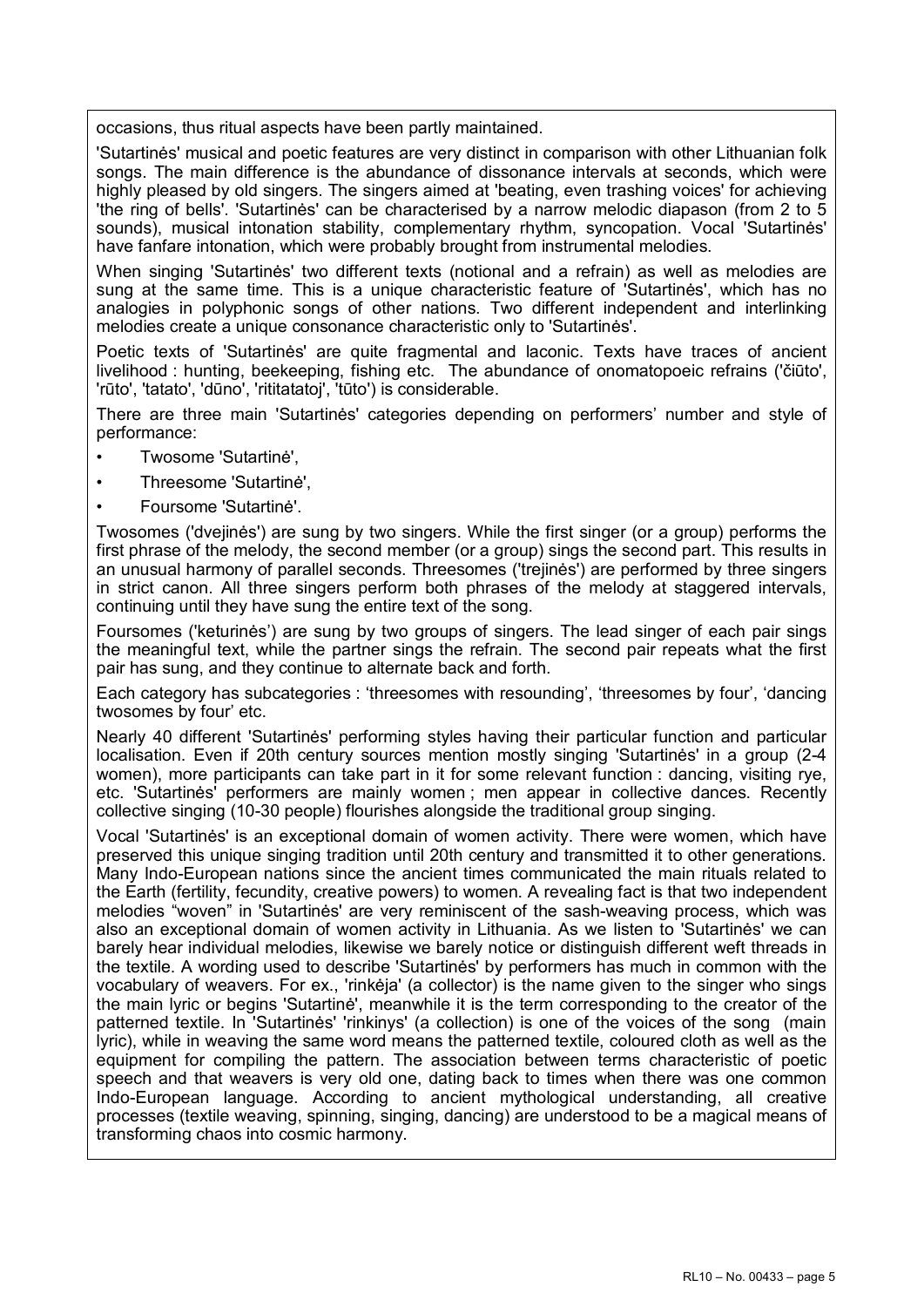#### **2. CONTRIBUTION TO ENSURING VISIBILITY AND AWARENESS AND TO ENCOURAGING DIALOGUE (CF. CRITERION R.2)**

*The nomination should demonstrate (Criterion R.2) that "Inscription of the element will contribute to ensuring visibility and awareness of the significance of the intangible cultural heritage and to encouraging dialogue, thus reflecting cultural diversity worldwide and testifying to human creativity".* 

*Please explain how the element's inscription on the Representative List will contribute to ensuring visibility of the intangible cultural heritage and will raise awareness at the local, national and international levels of its importance. This section need not address how inscription will bring greater visibility to the element, but how its inscription will contribute to the visibility of intangible cultural heritage more broadly.* 

*Explain how inscription will promote respect for cultural diversity and human creativity, and will promote mutual respect among communities, groups and individuals.* 

Sutartinės' has become a distinct symbol of Lithuanian cultural identity with the 20th century, providing the basis for numerous compositions of the last century. Today traditional 'Sutartinės' forms are abundantly performed at concerts and festivals. Often 'Sutartinės' form the basis for original, contemporary audiovisual projects. 'Sutartinės' as Lithuania's "visiting card" are presented to various national audiences by folk music groups as well as at international conferences. It is no wonder that in 2009 "Sutartine - a Song of Centuries" entitled the Lithuanian Song and Dance Celebration (inscribed on the Representative List) in 2009 proving an exceptional attention and appreciation of such a unique phenomenon.

In this context the inscription of 'Sutartinės' on the Representative List would contribute to the promotion, as well as to the recognition of performers groups and it would even boost the self esteem and standing of communities and groups that bear and practice 'Sutartinės'.

The inscription of 'Sutartinės' on the Representative List would also reinforce the perception of the universal value of the element both at the community and the national level as well as at the international level.

Such a recognition would be highlighted at every single community and international event, drawing attention to the importance of the intangible cultural heritage locally and rethinking its contribution for the peaceful cultural dialogue.

Furthermore, the State would commit itself to undertake a plan of action that would ensure all the necessary means and financial resources for the succession and dissemination of the intangible cultural heritage, including 'Sutartinės' tradition.

 It would undoubtedly enrich the notion of Intangible Cultural Heritage across the world while inscribing 'Sutartinės' on the List alongside with Georgian, Bulgarian, Croatian, Estonian polyphonic signing. All these ancient forms of polyphonic singing are invaluable treasures of human creativity and represent a vital source of inspiration for the next generations. These traditions with quite distinct and specific features have much in common and interlace with each other. It reflects cultural diversity worldwide and contributes to encouraging multicultural dialogue.

Lithuanian and foreign researchers unanimously recognize 'Sutartinės' as a unique phenomenon despite certain common features with polyphonic traditions elsewhere. Ethnomusicologists refer to especially tight singing (in seconds) with voices in accord as Schwebungsdiaphonie, known in European and non-European cultures. Ethno genetic and territorial (Balts, South and East Slavs) links are noticed in archaic polyphony. Despite certain essential differences (bourdon singing traditions do or don't exist), some components unify Lithuanian, Bulgarian, Serbian, Southern Russian and other singing traditions : second – consonance ; performance similarities as small group singing ; extra-special hearing concord ; strict separation of parts by singer "functions" ; descending glissando voices 'like bells' ; mimicking birds or instruments vocally ; song-dancemusic syncretism. Despite characteristics indicating ethno genetic relationships and universal features, 'Sutartinės' are original, distinguishable from other vocal polyphonic traditions being an invaluable and integral part of the huge mosaic of intangible cultural heritage worldwide.

At a small scale it can be noticed that 'Sutartinė' as a genre itself is an excellent example when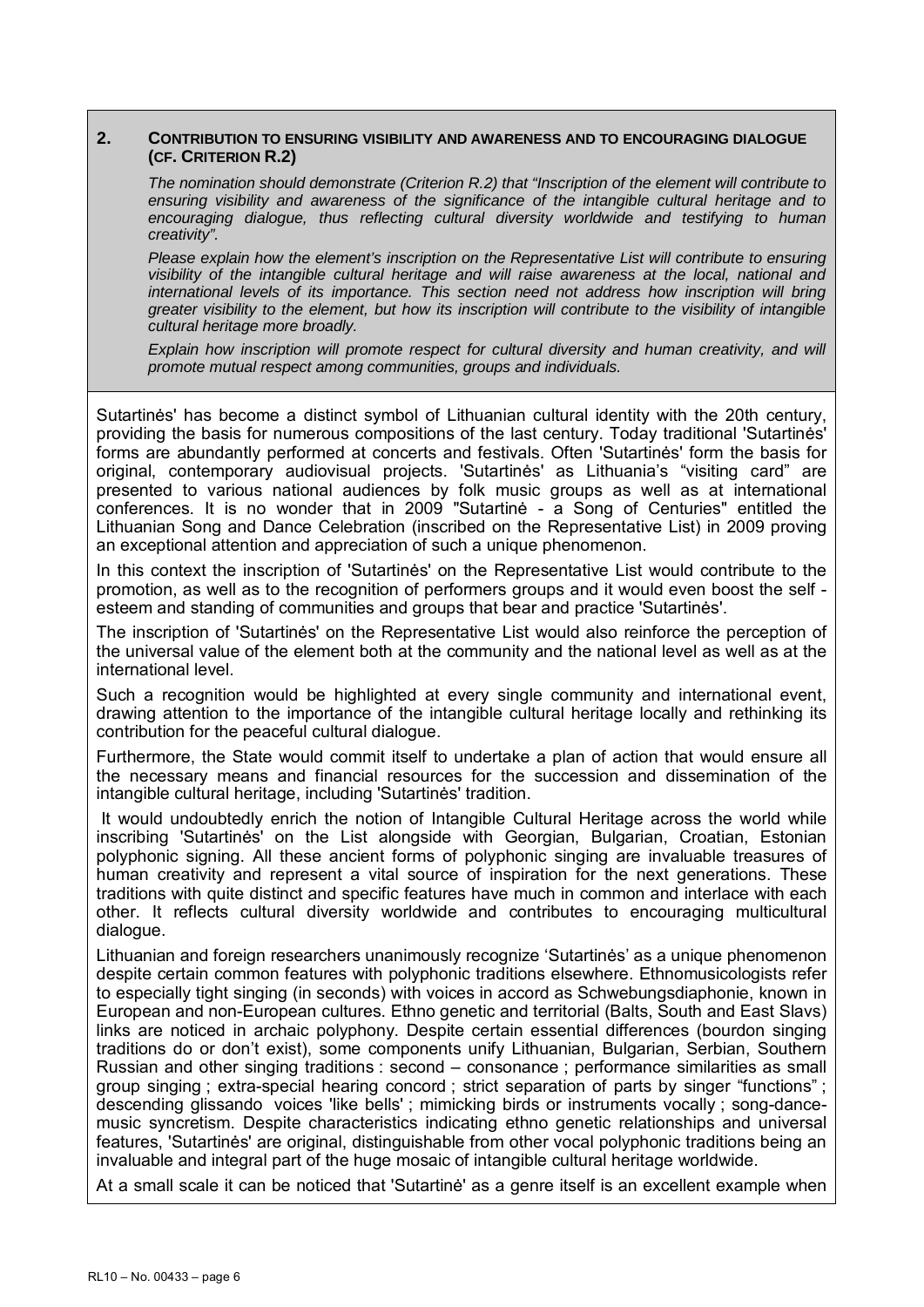speaking about dialogue and mutual understanding. The origin of the word refers to 'being in accord, agreement, concordance, living together in harmony, resounding in harmonious accord''. Many singers singing two independent lyrics and performing two melodies following one after another can achieve one integrate musical piece. At the same time a listener can hear not only each separate voice, but also one continuous multi-voiced polyphonic song called 'Sutartinė'. The performers dialogue between standing face to face. It reminds many people speaking at the same time without listening to each other. Although singing 'Sutartinė' is impossible without listening to each other. The beauty of 'Sutartinė's sound always depends upon concord. Without it, neither the harmony of peoples, nor of human being and his world, nor of the universe is possible.

The archaic 'Sutartinės' are not just a 'museum piece'. They form a valuable and living part of not only traditional, but also contemporary culture. In many interdisciplinary projects of contemporary art 'Sutartinės' traditionally sung or chanted a Capella are used as a bridge connecting the past and the present. It is a mean to create a dialogue between the youth of today and the people of traditional society. For a considerable number of contemporary people, 'Sutartinė, has become a peculiar form of meditation, for others it is a means of self-expression as well. In the context of the Representative List of the Intangible Cultural Heritage it can serve as a unique example of best practices showing how to prolong the living of intangible heritage at all levels of culture: traditional and contemporary. According to many European musicologists 'Sutartinės' are very close to contemporary music for its' sharp accords and minimalism. Thus, such a dialogue and a close relation between contemporary art and the traditional 'Sutartinės' flourish even more.

# **3. SAFEGUARDING MEASURES (CF. CRITERION R.3)**

*Items 3.a. to 3.c. request the elaboration of a coherent set of safeguarding measures as called for in Criterion R.3: "Safeguarding measures are elaborated that may protect and promote the element". Such measures should reflect the broadest possible participation of the communities, groups or, if applicable, individuals concerned, both in their formulation and in their implementation.* 

#### **3.a. Current and recent efforts to safeguard the element**

Please describe the current and recent efforts of the concerned communities, groups or, if *applicable, individuals to ensure the viability of the element. Describe efforts of the concerned State(s) Party(ies) to safeguard the element, taking note of external or internal constraints, such as limited resources.* 

With a view to safeguard the tradition of performing 'Sutartinės' the communities and groups of performers are encouraged to participate in the safeguarding activities in the 'Sutartinės' dispersal areas. The communities and groups of performers understand the importance of this tradition and are proud of performing 'Sutartinės' and prolonging their existence. The local communities (the most active are the ones from Adutiškis and Lazdiniai villages) and especially urban groups of performers seek to involve the youth and children and let transmit them acknowledge the essence of this unique tradition.

The local authorities and public institutions assist the communities and groups of performers by financing :

1) Transmitting tradition - training courses and seminars (in the fixed places : Vilkija, Biržai, Zarasai, Vilnius).

2) Spreading information and promotion of activities - local celebrations, concerts, youth camps, specialised 'Sutartinės" evenings at local and international folk and neo-folk music festivals : "Baltica", "Skamba skamba kankliai" (since 1973), "Mėnuo juodaragis", "O kieno žali sodai", "Lingaudala", "Atitaria lamzdžiai", Sėla", "Zalvynė" as well as "Days of Living Archeology", elementary and secondary student folk music performer competition "Tramtatulis" (with special nomination for 'Sutartinės' hymn-singing), concert dedicated to the 100th anniversary of the birth of Z.Slaviūnas (2007), two concert series "Dūno upe, lylio" (Kaunas, 2009) etc.

3) Higher educational programmes 'Sutartinės singing' at Lithuanian Music and Theatre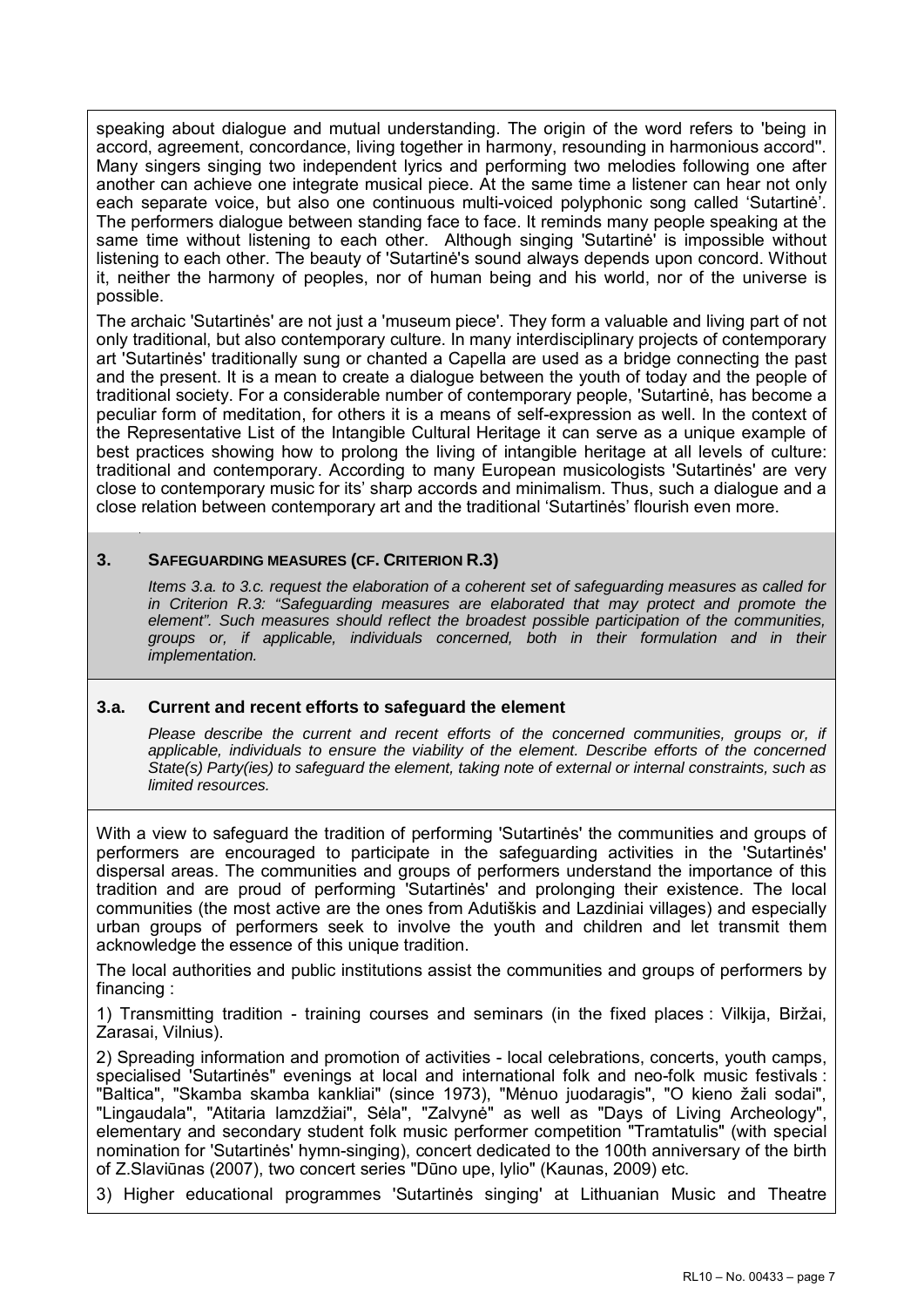Academy, Ethnomusicology Department and at College of Music Pedagogy in Rokiškis for specialists, which will further work with communities and groups of performers.

4) Field research in territories where 'Sutartinės' are widespread, gathering materials on their background, singing ways, articulation, concept of aesthetics etc. - scientific expeditions, filming, recordings, and publications. 'Sutartinės' are considered a key topic for research by Lithuania's ethnomusicologists and ethnologists. A number of dissertations has been defended on 'Sutartinės' by series of scientists (Z. Slaviūnas, D. Račiūnaitė-Vyčinienė, M. Boiko, D. Šeškauskaitė, R. Žarskienė, R. Ambrazevičius and A. Nakienė). Numerous scholarly articles and monographs have been published (authors of various publications in this field : Z. Slaviūnas, S. Paliulis, D. Vyčinienė ; D. Urbanavičienė).

5) Other dissemination means : various projects incorporating 'Sutartinės' with contemporary music, visual arts etc.

However, some budgetary constraints exist and the programme for safeguarding performing traditions as integral to the State's programme on protection and development of intangible cultural heritage programme to be elaborated in 2010 will allow extending efforts in the favour of the promotion and safeguarding 'Sutartinės' tradition.

### **3.b. Safeguarding measures proposed**

*For the Representative List, the safeguarding measures are those that may help to solidify the element's current viability and to ensure that its viability is not jeopardized in the future, especially as an unintended result of inscription and the resulting visibility and public attention.* 

*Identify and describe the various safeguarding measures that are elaborated that may, if implemented, protect and promote the element, and provide brief information concerning, for example, their priority, scope, approaches, timetables, responsible persons or bodies, and costs.* 

The Ministry of Culture in co-operation with the Ministry of Education and Science, the Ministry of Agriculture together with local administration, communities concerned as well as the Lithuanian Folk Culture Centre elaborated an action plan for safeguarding the 'Sutartinės' tradition embracing legal means, scholarly and tradition promoting activities etc. Communities and groups of performers have submitted many proposals for safeguarding this tradition, which were included into this action plan/ timetable of safeguarding measures.

The 'Sutartinės' singing tradition is fragile. An essential condition for safeguarding is to uphold the communities, which could carry on this tradition and transmit it to the next generations. It is highly important to involve the youth and children into performers' groups and to strengthen their pride of intangible cultural heritage and traditions by promoting 'Sutartinės' during festivals, training courses, competitions etc. It is substantial to support new publications, scholarly researches which would serve as a methodological tool for the leaders of performers groups and communities.

The inscription of 'Sutartinės' on the Representative List of Intangible Cultural Heritage as well as the growth of its visibility and awareness will not violate any restrictions or customary practices governing access to it as such restrictions or practices has never existed. The 'Sutartinės' tradition was always performed publically, even if it refers to ancient rituals. In the 21st century the public performance of 'Sutartinės' tradition became a customary practice. Therefore, there is no need to elaborate any means for avoiding risks due to the inscription of the element on the Representative List.

| Safeguarding<br>measures                                                                         | <b>Responsible</b><br>institutions                           | <b>Finances</b> | <b>Dates</b> |
|--------------------------------------------------------------------------------------------------|--------------------------------------------------------------|-----------------|--------------|
| 1. Legal means -<br>elaboration of a<br>programme for<br>safeguarding<br>'Sutartinės' traditions | Ministry of Culture,<br>Ministry of Education<br>and Science | ۰               | 2010 - 2014  |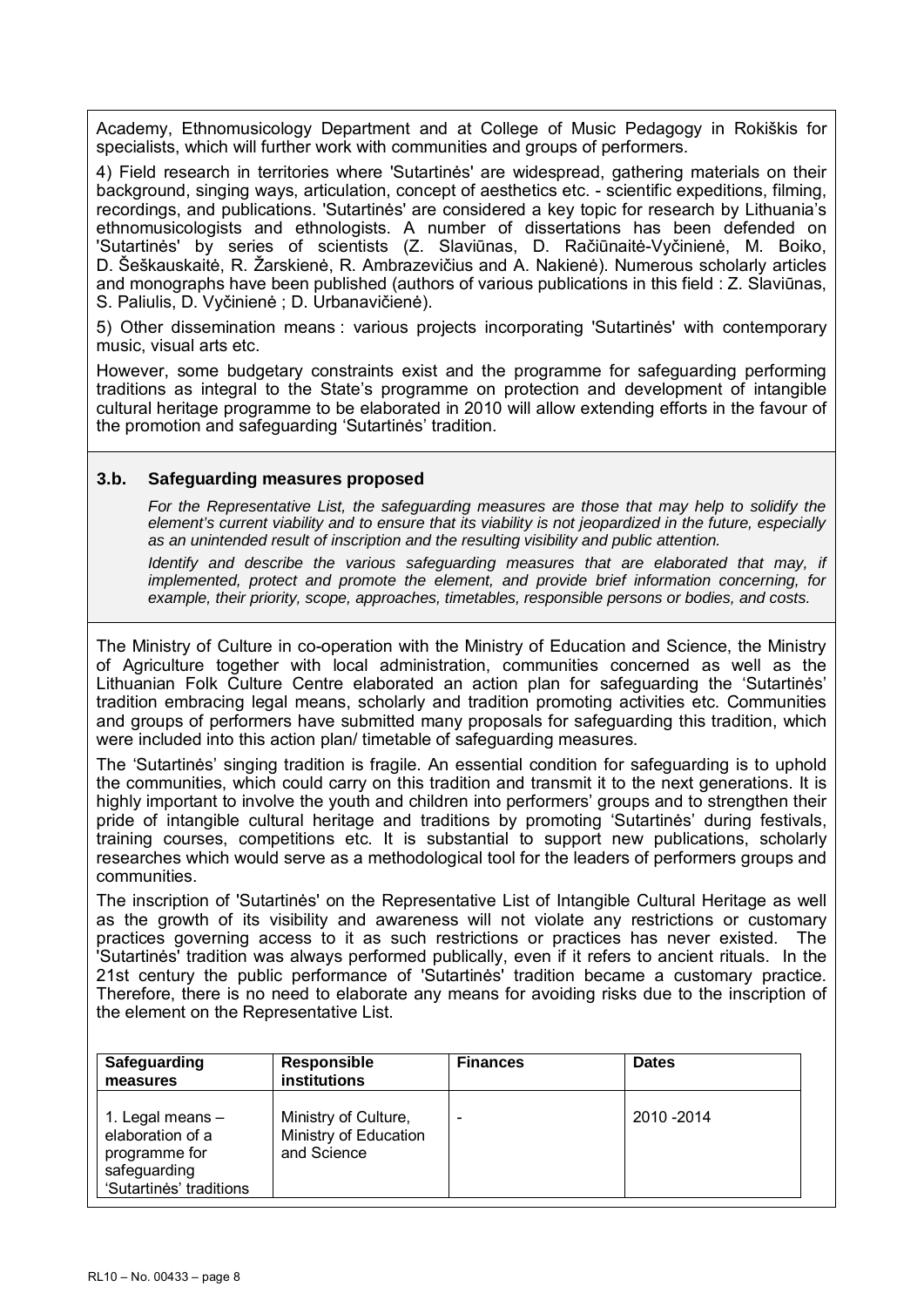| as integral to the<br>State's programme on<br>protection and<br>development of<br>intangible cultural<br>heritage programme                                         |                                                                                                 |             |               |  |
|---------------------------------------------------------------------------------------------------------------------------------------------------------------------|-------------------------------------------------------------------------------------------------|-------------|---------------|--|
|                                                                                                                                                                     |                                                                                                 |             |               |  |
| 2. Support for                                                                                                                                                      |                                                                                                 |             |               |  |
| communities and                                                                                                                                                     |                                                                                                 |             |               |  |
| performers by:<br>$2.1. -$ involving youth<br>into the communities<br>and groups of<br>performers (contest                                                          | Local administration,<br>Communities, Ministry<br>of Education and<br>Science                   | 150 000 EUR | $2010 - 2014$ |  |
| "Tramtatulis", youth                                                                                                                                                |                                                                                                 | 100 000 EUR | 2010-2014     |  |
| camps, training<br>courses teaching tools,<br>elaboration of new<br>teaching programmes<br>for schools);                                                            | Ministry of Culture,<br>Ministry of Education<br>and Science, Ministry<br>of Agriculture, local |             |               |  |
|                                                                                                                                                                     | administration                                                                                  | 150 000 EUR | 2010-2014     |  |
| $2.2. -$ giving priority to<br>the requests of support<br>for the communities<br>and performers from                                                                | Ministry of Culture and<br>local administration                                                 |             |               |  |
| the 'Sutartines'                                                                                                                                                    |                                                                                                 | 30 000 EUR  | 2010-2014     |  |
| tradition area in all<br>programmes of                                                                                                                              | Ministry of Culture,                                                                            |             |               |  |
| intangible cultural                                                                                                                                                 | Ministry of Education                                                                           |             |               |  |
| heritage;                                                                                                                                                           | and Science, Ministry                                                                           | 40 000 EUR  | 2009-2014     |  |
| 2.3.- allocating grants<br>and fellowships for<br>members of                                                                                                        | of Agriculture, local<br>administration                                                         |             |               |  |
| communities or                                                                                                                                                      | Lithuanian Folk                                                                                 |             |               |  |
| performers, which<br>transmit tradition of<br>'Sutartines' singing to<br>the youth                                                                                  | Culture Centre,<br>experts, consultants                                                         | 60 000 EUR  | 2010-2014     |  |
| 2.4. - allocating grants<br>for members of<br>communities or<br>performers                                                                                          | Ministry of Culture,<br>Ministry of Education<br>and Science. Ministry<br>of Agriculture        | 80 000 EUR  | 2011-2014     |  |
| safeguarding<br>'Sutartinės'                                                                                                                                        | Lithuanian Folk<br>Culture Centre, local<br>administration                                      |             |               |  |
| $2.5. -$ assistance to<br>the performers groups<br>and communities in<br>preparing the<br>repertoire and<br>preserving local<br>features of 'Sutartines'<br>singing | Ministry of Culture,<br>local administration                                                    |             |               |  |
|                                                                                                                                                                     |                                                                                                 |             |               |  |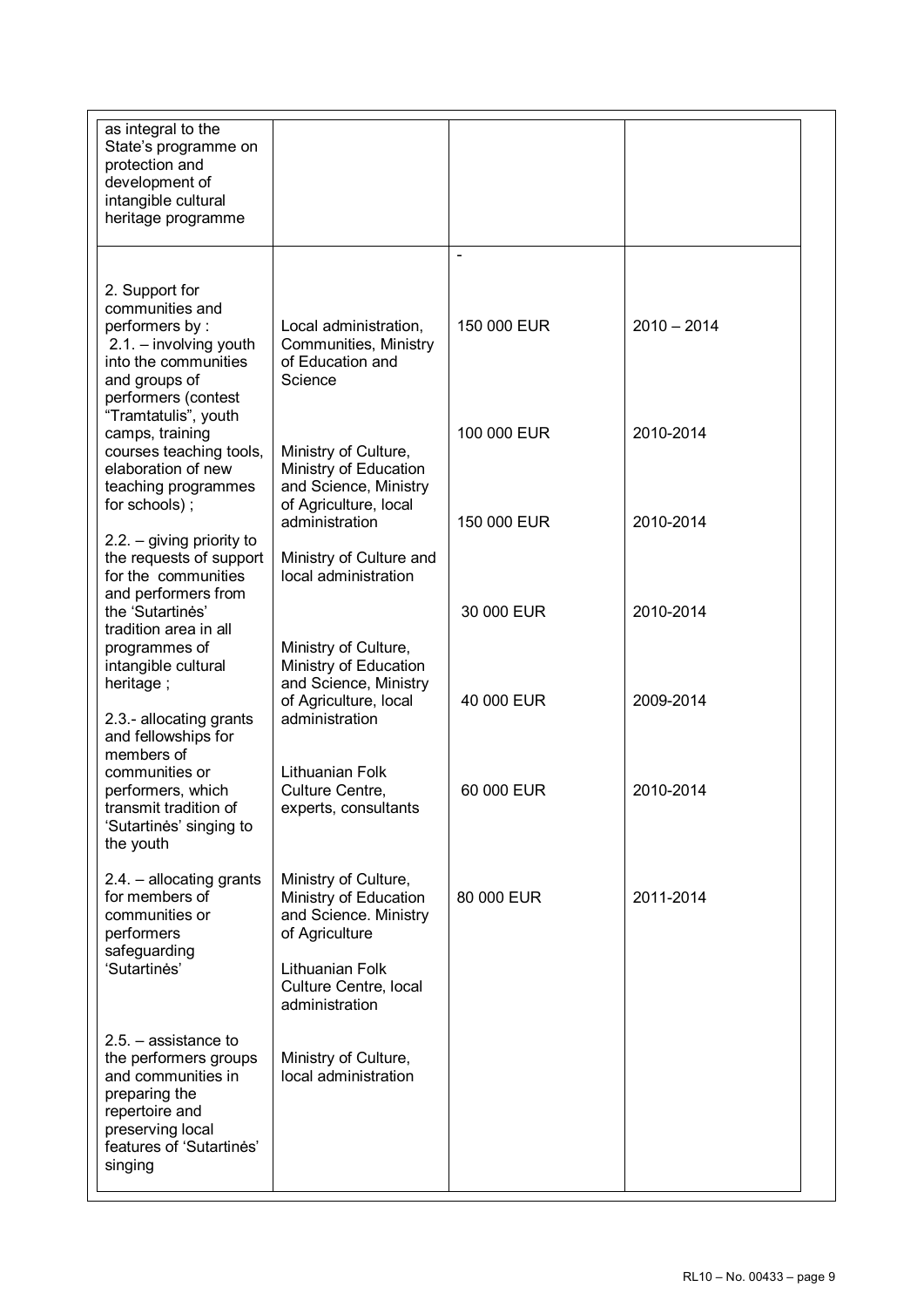| $2.6. - arranging$<br>training seminars for<br>the leaders of<br>performers' groups,<br>members of<br>communities             |                                                              |             |           |
|-------------------------------------------------------------------------------------------------------------------------------|--------------------------------------------------------------|-------------|-----------|
| $2.7. - recording$ and<br>releasing of the<br>repertoire of 4<br>performers groups and<br>communities                         |                                                              |             |           |
| 2.8. - establishing<br>'Sutartinės' training<br>centres in East<br>Lithuania: Biržai,<br>Rokiškis, Adutiškis and<br>Panevėžys |                                                              |             |           |
|                                                                                                                               |                                                              |             |           |
| 3. Support for<br>scholarly activities :<br>3.1. pursuing of<br>research on                                                   | Ministry of Culture,<br>Ministry of Education<br>and Science | 110 000 EUR | 2012      |
| 'Sutartinės', organise<br>conferences on the<br>main issues relevant to<br>the 'Sutartines'<br>tradition                      | Ministry of Culture,<br>Ministry of Education<br>and Science | 20 000 EUR  | 2012      |
| 3.2. publishing the<br>material on research of<br>'Sutartinės' and<br>republish earlier<br>relevant material                  |                                                              |             |           |
| 4. Measures of<br>dissemination:<br>4.1. promoting<br>'Sutartinės' tradition in                                               | Ministry of Culture,<br>local administration                 | 30 000 EUR  | 2010-2014 |
| mass media by<br>releasing 3 emissions<br>per year dedicated to<br>this phenomena;                                            | Ministry of Culture,<br>Ministry of Education<br>and Science | 10 000 EUR  | 2010-2014 |
| 4.2. elaborating<br>teaching tools for the<br>basic schools, leaders<br>of performers groups,<br>members of<br>communities    | Ministry of Education<br>and Science, Ministry<br>of Culture |             | 2013      |
| 4.3. integrating<br>'Sutartinės' teaching                                                                                     |                                                              |             |           |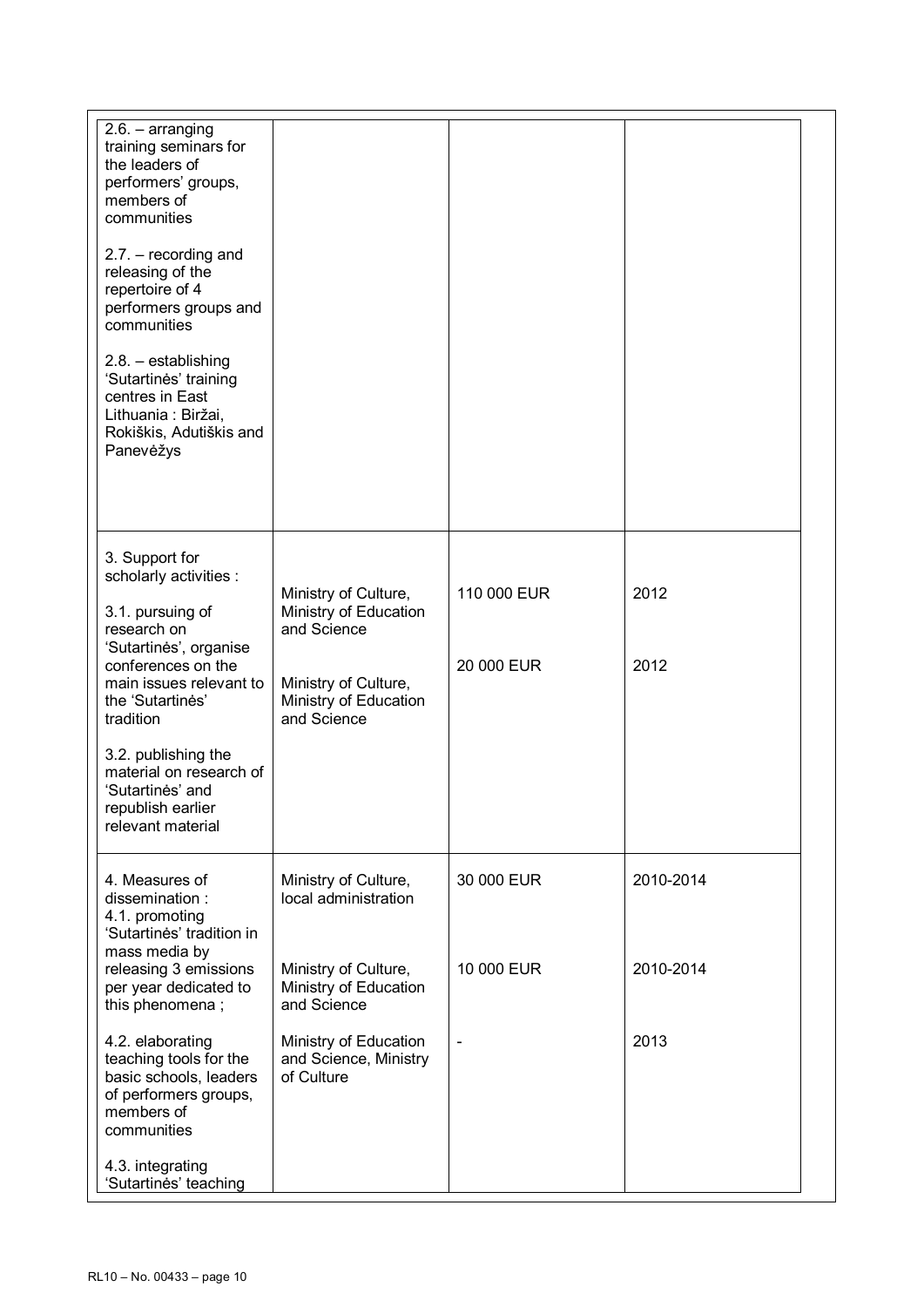| into the curriculum of<br>basic schools |
|-----------------------------------------|
|-----------------------------------------|

#### **3.c. Commitment of communities, groups or individuals concerned**

*The feasibility of safeguarding depends in large part on the aspirations and commitment of the communities, groups or, if applicable, individuals concerned. This section should provide evidence that the communities, groups or, if applicable, individuals concerned have the will and commitment to safeguard the element if conditions are favourable. The best evidence will often be an*  explanation of their involvement in past and ongoing safeguarding measures and of their *participation in the formulation and implementation of future safeguarding measures, rather than simple pledges or affirmations of their support or commitment.* 

Communities and groups of performers from Kupiškis, Rokiškis, Zarasai, Ukmergė, Švenčionys endeavour to safeguard the repertoires characteristic of their lands. The most active leaders of communities as well as performers' groups (N. Lungienė, A. Trapulionytė, J. Garnelienė, R. Vitaitė, V. Krivickienė, V. Balčiūnienė and others) study their local repertoires, specific features of 'Sutartinės' performance and constantly consult with ethnomusicologists, other experts. They are the main organisers of training courses, workshops, public events featuring 'Sutartinės' for local communities. Some events on 'Sutartinės" are organised regularly region by region.

A group "Trys keturiose" (since 1984), incorporate various regional 'Sutartinės' and promote them in Lithuania and abroad at various festivals and conferences. Its leader, D. Vyčinienė, has presented numerous scholarly lectures on 'Sutartinės' at international conferences.

A group "Kūlgrinda" (a part of ritual folklore community "Kūlgrinda") is also engaged in various safeguarding activities by organising events aimed at maintaining ritual aspects of 'Sutartinės', involving youth in 'Sutartinės' practice.

Thanks to the teachers of the 1st music school (Kaunas) who had motivated students to learn various techniques of performing vocal and instrumental 'Sutartinės' a youth community has also formed.

Safeguarding the 'Sutartinės' tradition is an essential task for the communities of 'Sutartinės' performers. They perform 'Sutartinės' during public events, in mass media and in domestic environment. The communities of 'Sutartinės' performers make recordings and issue their CDs. It is often financed by themselves. They take part in ' training workshops organised in schools, consult young generation, incorporating 'Sutartinės' in modern and traditional compositions.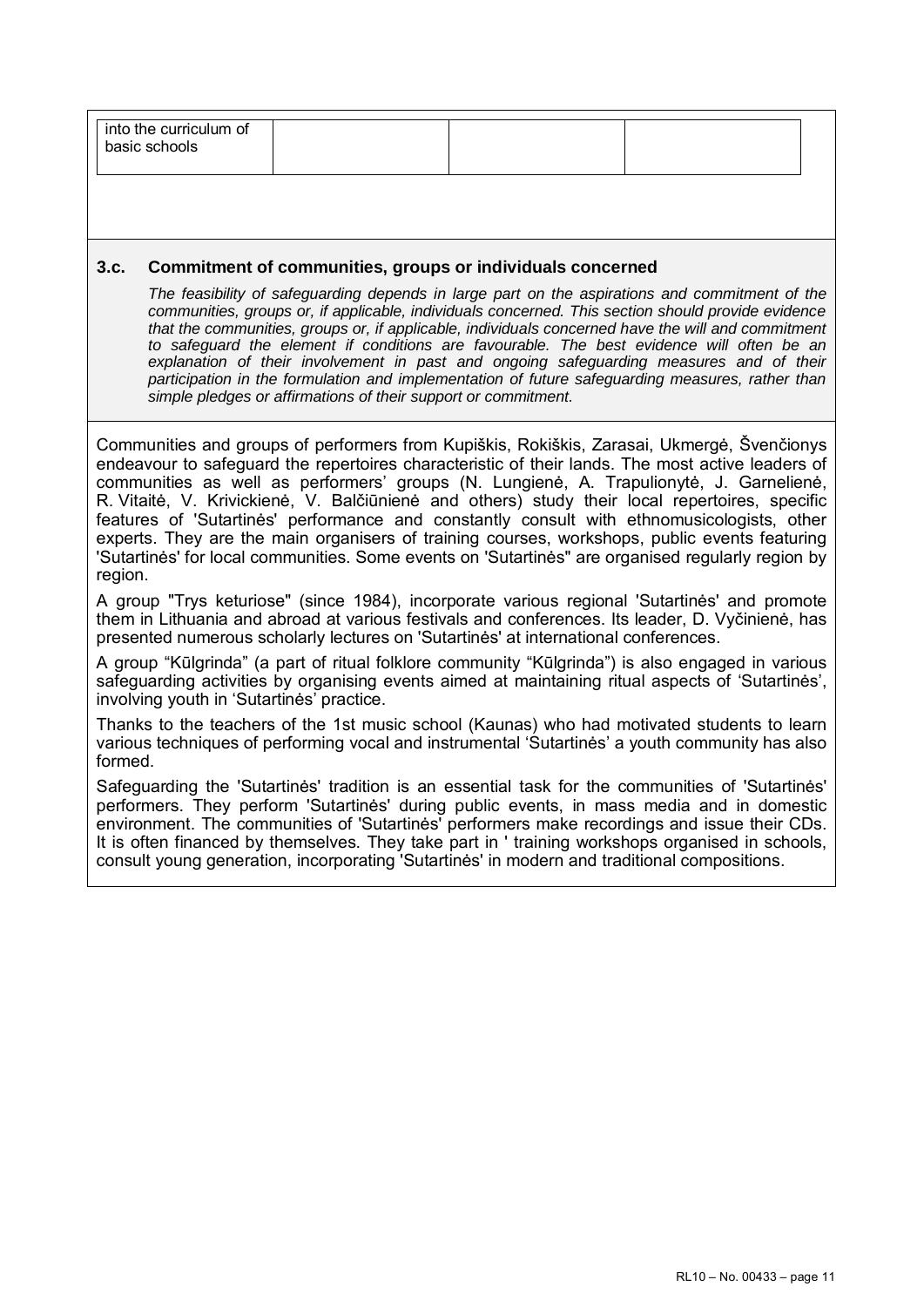## **3.d. Commitment of State(s) Party(ies)**

*The feasibility of safeguarding also depends on the support and cooperation of the concerned State(s) Party(ies). This section should provide evidence that the State Party concerned has the commitment to support the safeguarding effort by creating favourable conditions for its implementation and should describe how the State Party has previously and will in the future demonstrate such commitment. Declarations or pledges of support are less informative than explanations and demonstrations.* 

The Law on the Principles of State Protection of Ethnic Culture has been in effect since 1999. Its provisions defend and protect the entire intangible heritage and various forms of traditional culture developed by the entire nation.

 The State Programme for the Development of Ethnic Culture has been prepared for implementing the provisions of the aforementioned law. Accordingly it develops tools for financing the research and dissemination of this intangible cultural heritage. Due to this programme, the old (beginning of the 20th century) 'Sutartinės' recordings have been reproduced, academic studies on 'Sutartinės' research have been published and teaching seminars in regions have been financed. State fellowships have been allocated for researchers on 'Sutartinės' and conditions have been provided for them to participate in international seminars and conferences. Funding is distributed to local communities which cultivate the 'Sutartinės' tradition.

The Council for the Protection of Ethnic Culture under the Parliament of the Republic of Lithuania is concerned with the protection of the intangible cultural heritage. This is the higheststanding State institution responsible for cultivating ethnic culture. The Committee of Experts on Ethnic Culture and public organisations such as the Ethnic Cultural Society, the Ethnographic Society, Society of Ancient Balts "Romuva" and others are concerned with analysing issues on ethnic culture and its resolutions.

At the State level, the Ministry of Culture of the Republic of Lithuania, the Lithuanian Folk Culture Centre and culture departments at municipalities are responsible for the protection of ethnic culture.

#### **4. COMMUNITY PARTICIPATION AND CONSENT IN THE NOMINATION PROCESS (CF. CRITERION R.4)**

*This section asks the submitting State Party to establish that the nomination satisfies Criterion R.4: 'The element has been nominated following the widest possible participation of the community, group or, if applicable, individuals concerned and with their free, prior and informed consent'.* 

#### **4.a. Participation of communities, groups and individuals in the nomination process**

*Describe how and in what ways the community, group or, if applicable, individuals concerned have participated actively in the nomination process at all stages, as required by Criterion R.4. States*  Parties are further encouraged to prepare nominations with the participation of a wide variety of *other concerned parties, including where appropriate local and regional governments, neighbouring communities, NGOs, research institutes, centres of expertise and other interested parties. The participation of communities in the practice and transmission of the element should be addressed in point 1 above, and their participation in safeguarding should be addressed in point 3; here the submitting State should describe the widest possible participation of communities in the nomination process.* 

The communities and groups of 'Sutartinės' performers have already expressed their wish to submit the candidature file of 'Sutartinės' as the first Lithuanian nomination to be proclaimed a Masterpiece of Intangible Cultural Heritage of Humanity in 2001. However, at that moment other communities were better prepared for the submission process. In 2009 the Ministry of Culture has interacted with all communities and groups of performers and has learned about their determination regarding the submission of 'Sutartinės' to the Representative List.

The initiatives of 'Sutartinės' communities became more active in 2008 marked by the 100th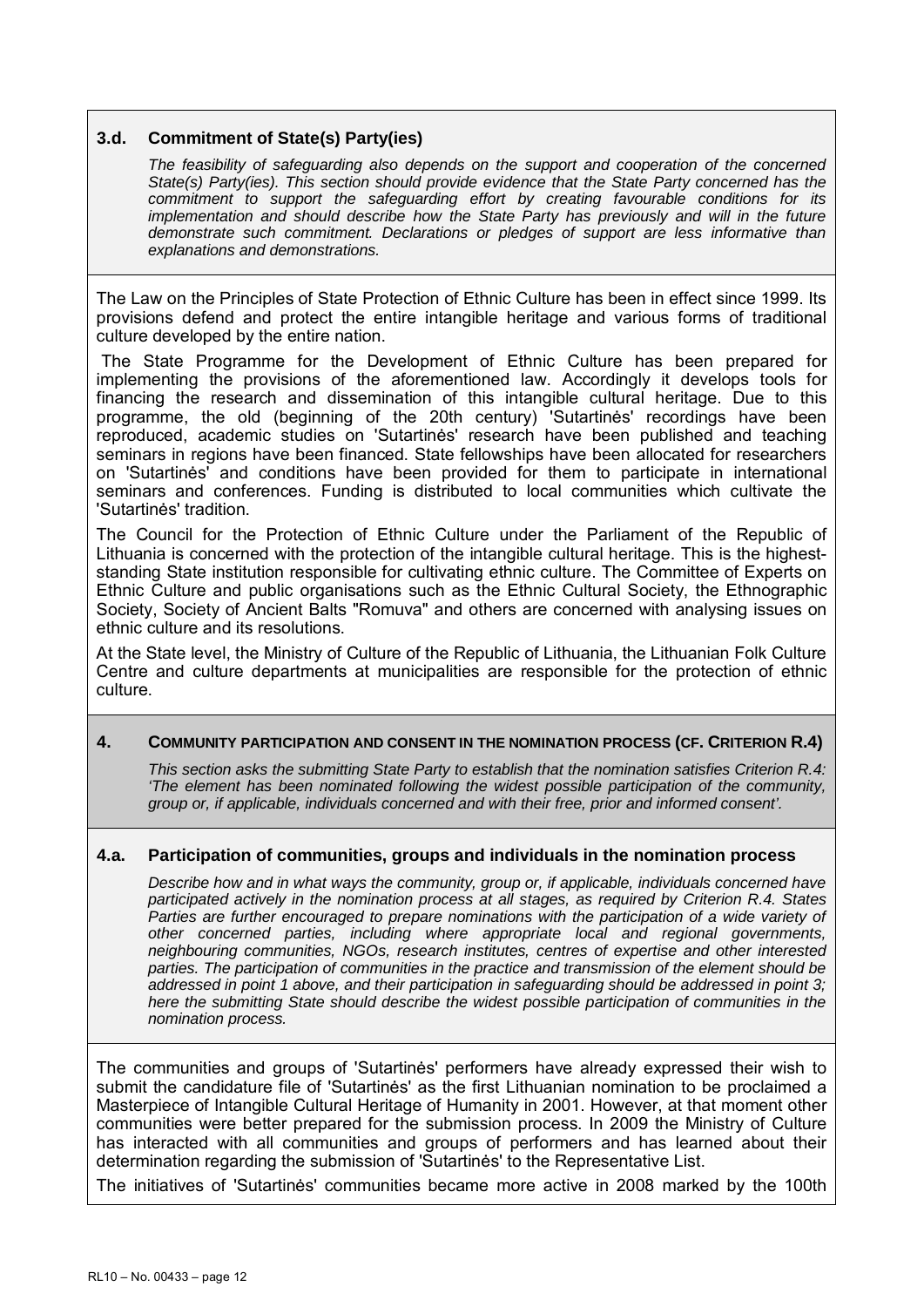anniversary of the birth of the famous folklore expert and 'Sutartinės' compiler Z.Slaviūnas. Several communities addressed the Ministry of Culture of the Republic of Lithuania with the view to submit 'Sutartinės' to the Representative List of Intangible Cultural Heritage. There have been organised several meetings of communities and performers in the North-eastern Lithuania, which is 'Sutartinės' concentration area :

• November, 2008 in Rokiškis,

• May, 2008 in Utena,

• March, 2009 in Zarasai (during this meeting general questions of National inventory of the intangible cultural heritage were also discussed),

• April, 2009 in Kupiškis (during this meeting general questions of National inventory of the intangible cultural heritage were also discussed),

in many other events where the importance of inscription of the element in the Representative List of Intangible Cultural Heritage was affirmed.

The biggest contribution of communities and groups of performers in the process of 'Sutartinės' submission was numerous audio and visual recordings of 'Sutartinės' tradition.

Some 30 communities of performers actively worked together to prepare the nomination file "Lithuanian Multipart Songs, Sutartinės." Seven of the involved key communities signed their agreement letters.

It should be pointed out that during the submission process it was substantial to get the support and contribution of research institutions : Lithuanian Academy of Music and Theatre, Lithuanian Institute of Literature and Folklore, Lithuanian Folk Culture Centre. Their experts contributed a lot - giving textual material, photos and recordings. The Ministry of Culture and the Lithuanian National Commission for UNESCO also took part in the submission process. The biggest input in the preparation of nomination file is made by Dr. Daiva Vyčinienė, which is at the same time researcher, tradition bearer and performer of 'Sutartinės'.

# **4.b. Free, prior and informed consent to the nomination**

*The free, prior and informed consent to the nomination of the element from the community, group or, if applicable, individuals concerned may be demonstrated through written or recorded concurrence, or through other means, according to the legal regimens of the State Party and the infinite variety of communities and groups concerned. The Committee will welcome a broad range of demonstrations or attestations of community consent in preference to standard or uniform declarations..* 

*Please attach supporting evidence demonstrating such consent and indicate below what evidence you are providing and what form it takes.* 

The Ministry of Culture has received five testimonies of the key communities, groups of performers and individuals safeguarding and promoting 'Sutartinės' tradition that have confirmed their will to keep, follow and safeguard the tradition of 'Sutartinės' and support the inscription of 'Sutartinės' on the Representative List of the Intangible Cultural Heritage.

The copies in original language are attached (7), along with translations (3) (Annex 2).

(1) Agreement signed by P. Krivickienė, leader of group pf performers "Lazdiniai-Adutiškis" and V. Matasova, director of Lazdiniai-Adutiškis community (original and translated) ;

(2) Agreement signed by A.Česienė, leader of folk club music club "Eitinė" (original and translated) ;

(3) Agreement signed by J.Trinkūnas, leader of Association of Ancient Balts "Romuva" (original and translated) ;

(4) Agreement signed by M.Ričkutė, director of Vilnius Ethnic Culture Center (original) ;

(5) Agreement signed by E.Meškuotienė, leader of folk ensemble "Sadauja" (original);

(6) Agreement signed by D.Steponavičienė, leader of folk ensemble "Sedula" (original) ;

(7) Agreement signed by V.Balčiūnienė, leader of folk ensemble "Dobile" (original).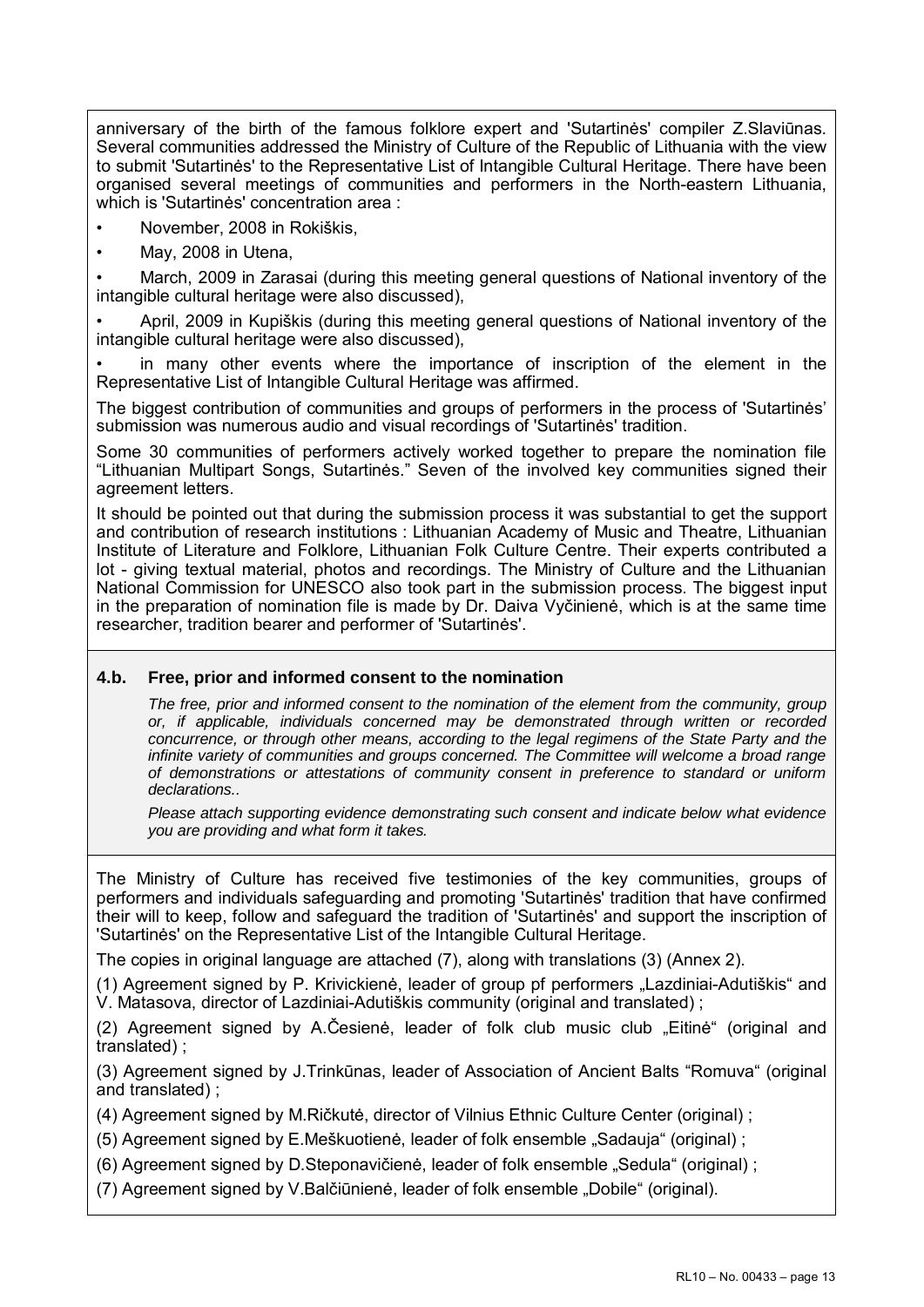#### **4.c. Respect for customary practices governing access**

*Access to certain specific aspects of intangible cultural heritage is sometimes restricted by customary practices governing, for example, its transmission or performance or maintaining the secrecy of certain knowledge. Please indicate if such practices exist and, if they do, demonstrate that inscription of the element and implementation of the safeguarding measures would fully respect such customary practices governing access to specific aspects of such heritage (cf. Article 13 of the Convention). Describe any specific measures that might need to be taken to ensure such respect.* 

'Sutartinės' were an integral part of rituals in ancient Lithuanian traditions as numerous signs indicate. The former rules for canon composing and hymn-singing indicate the actual structure of 'Sutartinės', feature of their performance and folk terminology.

Recently 'Sutartinės' resound broadly at various cultural events. Efforts are made to retain their original nature to be performed at the solemn occasions, to keep them apart from becoming a genre of entertainment or a folk music "souvenir". Integrating the younger generation, especially in the cities, to enjoy 'Sutartinės' is highly important. 'Sutartinės' are becoming evermore attractive to the young people who never appreciated folk music before. For some 'Sutartinės' is a unique form of meditation. Frequently like-minded individuals sing "for themselves", wishing to know and feel the essence of 'Sutartinės' better, without any ambitions to perform on stage. For others 'Sutartinės' become a means of artistic self-expression and, for some others, – an impulse for discovering new creative expressions (combining 'Sutartinės' with various styles of music, visual arts and the like).

More and more people who cherish folk music comprehend that 'Sutartinės' are a unique form of hymns, worthy of special respect. Great efforts must be placed to get to know, understand and master 'Sutartinės'.

The inscription of 'Sutartinės' on the Representative List of Intangible Cultural Heritage as well as the growth of visibility and awareness will not violate any restrictions or customary practices governing access to it as such restrictions or practices has never existed. The 'Sutartinės' tradition was always performed publically, even if it refers to ancient rituals. In the 21st century the public performance of 'Sutartinės' tradition became a customary practice.

# **5. INCLUSION OF THE ELEMENT IN AN INVENTORY (CF. CRITERION R.5)**

*This section is where the State Party establishes that the nomination satisfies Criterion R.5: "The element is included in an inventory of the intangible cultural heritage present in the territory(ies) of the submitting State(s) Party(ies) as defined in Articles 11 and 12".* 

*Identify the inventory in which the element has been included and the office, agency, organization or body responsible for maintaining that inventory. Demonstrate that the inventory has been drawn up in conformity with Articles 11 and 12, in particular Article 11(b) that stipulates that intangible cultural heritage shall be identified and defined "with the participation of communities, groups and relevant non-governmental organizations" and Article 12 requiring that inventories be regularly updated.* 

*The nominated element's inclusion in an inventory should not in any way imply or require that the inventory(ies) should have been completed prior to nomination. Rather, a submitting State Party may be in the process of completing or updating one or more inventories, but has already duly included the nominated element on an inventory-in-progress.* 

'Sutartinės' have been inscribed into the National Inventory of Intangible Cultural Heritage Values in 2008.

In conformity with the Convention for the Safeguarding of Intangible Cultural Heritage the element of 'Living Sutartines tradition ' was identified and defined with an active participation of communities, groups (ref. C (i) of nomination file) and other organizations : Lithuanian Folk Culture Centre, Lithuanian Academy of Music and Theatre, Lithuanian Institute of Literature and Folklore.

At the first stage of compilation of the National Inventory a questionnaire was addressed to the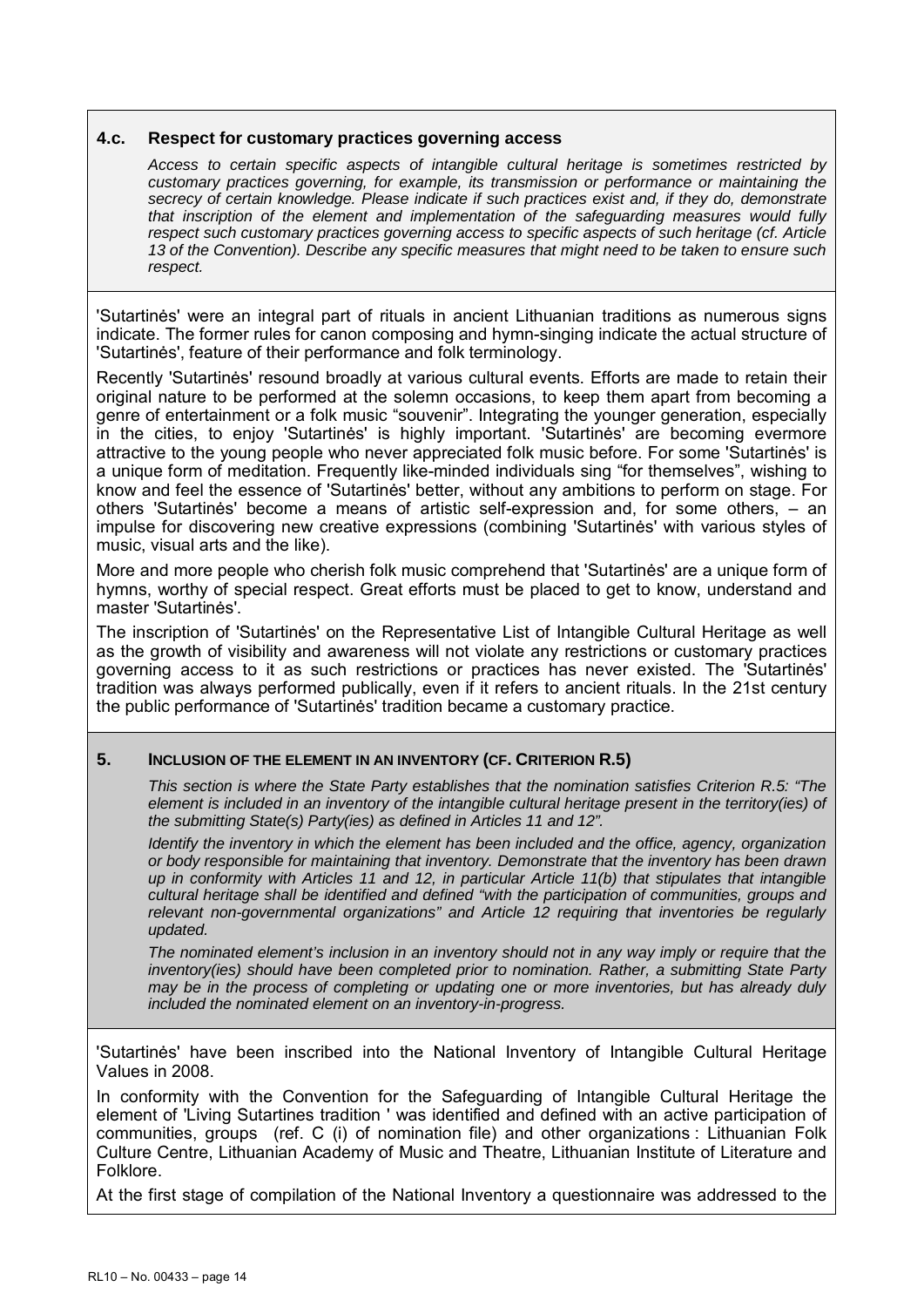relevant communities as well as to their cultural centres with the request to identify and define the most significant elements of intangible cultural heritage at the local level.

The Inventory is compiled in conformity with the laws in effect of the Republic of Lithuania. Therefore, at the second stage, the intangible assets of cultural heritage are to be established in locales. Considered the most significant of those are to be proposed for recognition as national assets at the third stage. These are to be included in the National Inventory of Intangible Cultural Heritage in compliance with Articles 11 and 12 of the UNESCO's Convention at the fourth stage.

 After evaluation of fullfiled local questionnaries on 'singing and instrumental Sutartinės' by experts from non-governmental research and cultural organisations (institutes, universities, research centres) the element of 'Living Sutartinės tradition' was inscribed in the National Inventory as a unique phenomenon of living traditional culture representing a symbol of the Lithuanian cultural identity and continuity, as well as a considerable value from a point of cultural, historical, social and ethnological overview. Active participation of communities in the process has been also taken into consideration.

### **DOCUMENTATION**

# **a. Required and supplementary documentation**

Required documentation provided.

# **b. Cession of rights including registry of items**

Required cession of rights provided.

# **c. List of additional resources**

#### **BOOKS**

Boiko, Mārtiņš. 2008. Lithuanian Sutartinės and their Baltic contexts. [Latvian lang.]. Rīga.

Niemi, Aukusti Roberti and Sabaliauskas, Adolfas, Editors. 1911. Lithuanian Songs and Chants in Northeastern Lithuania. [Lithuanian lang.]. Helsinki - Riga.

Paliulis, Stasys, Compiler. 1959. Folk Instrumental Music of Lithuania. Wind Instruments. [Lithuanian lang.]. Vilnius.

Račiūnaitė-Vyčinienė, Daiva. 2000. The Traditions of Performing the Sutartinės. [Lithuanian lang.]. Vilnius.

Račiūnaitė-Vyčinienė, Daiva. 2002. Lithuanian Polyphonic Songs. Vilnius.

Račiūnaitė-Vyčinienė, Daiva. 2004. 'What would we Sing? [Lithuanian lang.]. The Start Book of Sutartinės Learning with CD. Vilnius.

Slaviūnas, Zenonas, Compiler. 1958–1959. Sutartinės. Polyphonic Lithuanian Folk Songs. Vol. 1–3. Vilnius.

Slaviūnas, Zenonas, Compiler. 1972. Sutartinės. Polyphonic Lithuanian Folk Songs. [Russian lang.]. Leningrad.

Slaviūnas, Zenonas. 2006. Writings : Researches of Sutartinės – Lithuanian Polyphonic Songs. [Lithuanian lang.]. Skrodenis, Stasys, Compiler and Editor. Vilnius.

Šeškauskaitė, Daiva. 2001. Sutartinės – Ancient Ritual Songs. [Lithuanian lang.]. Kaunas.

Šimonytė-Žarskienė, Rūta. 2003. Music Making with Multi-Pipe Whistles in Northeastern Europe. [Lithuanian lang.]. Vilnius.

Urbanavičienė, Dalia. 2009. Danced and Played Sutartinės. [Lithuanian lang.]. Vilnius.

Vyžintas, Algirdas, Compiler. 2002. Stasys Paliulis. On the Roads of the Sutartinės and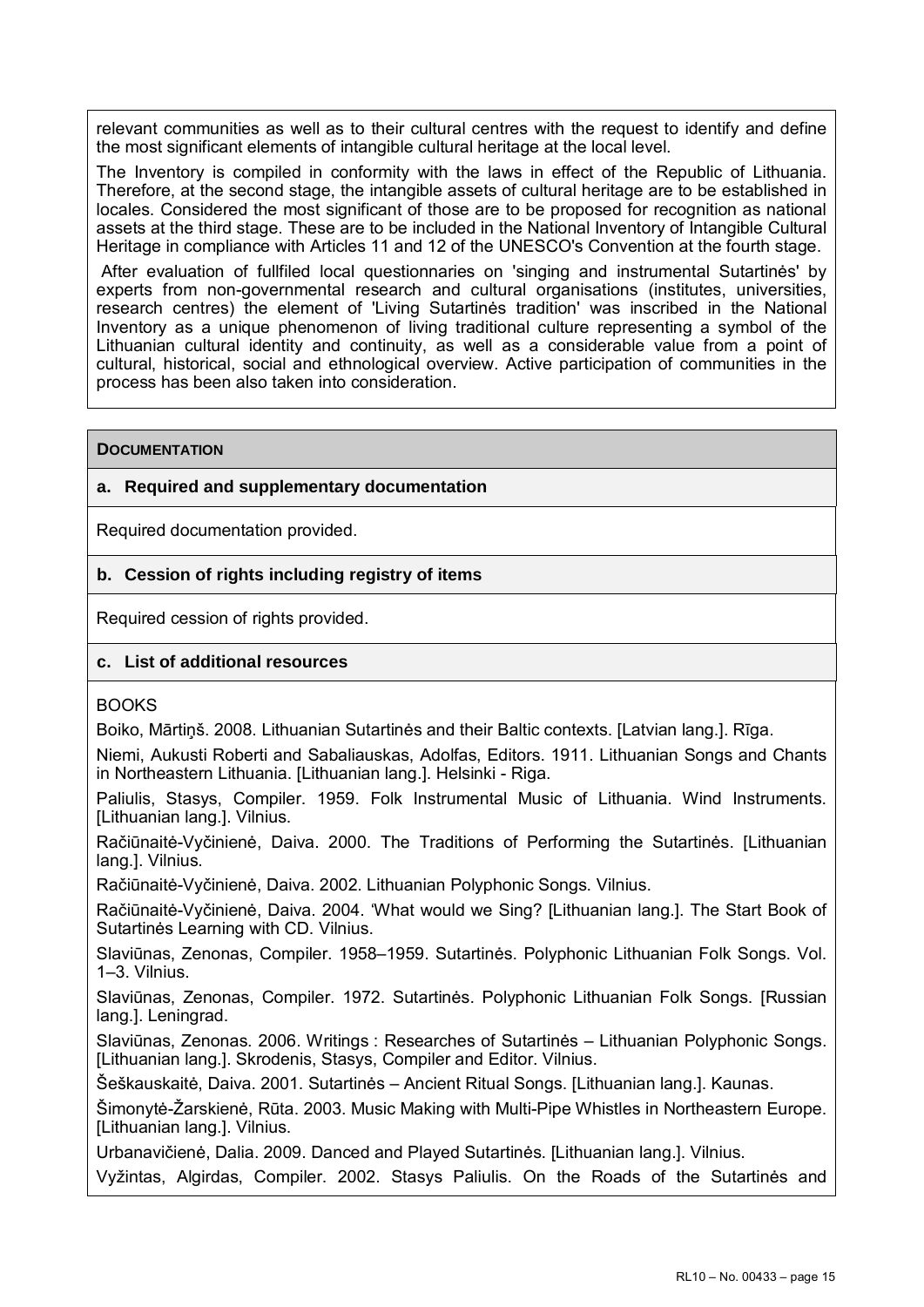Skudučiai. Life and Works of Folklorist Stasys Paliulis. [Lithuanian lang.]. Vilnius. ARTICLES

Ambrazevičius, Rytis. 2008. 'Psychoacoustical and Cognitive Basis of Sutartinės.' In ICMPC10. Proceedings of the 10th International Conference on Music Perception and Cognition. (25- 29 August 2008. Sapporo, Japan), CD. Ken'ichi Miyazaki, Yuzuru Hiraga, Mayumi Adachi, Yoshitaka Nakajima, and Minoru Tsuzaki, eds. Adelaide : Causal Productions. 700–704.

Boiko, Martin. 1992. "On the Interaction Between Styles in Baltic Folk Music : Sutartinės Polyphonie and East Baltic Refrain Songs." In European Studies in Etnomusicology : Historical Developments and Recent Trends. Baumann M. P., Simon A., and Wegner U., ed. Wilhelmshaven. 218–236.

Račiūnaitė-Vyčinienė, Daiva. 2002. "Lithuanian Schwebungsdiaphonie and its South and East European Parallels." In The World of Music. Traditional Music in Baltic Countries. Bauman, Max Peter, Editor. Vol. 44 (3) – 2002. Berlin : Verlag für Wissenschaft und Bildung. 55–77.

Račiūnaitė-Vyčinienė, Daiva. 2005. "Articulation of Sutartinės : Viewpoints of Insider and Outsider." In Traditional Music and Research in the Baltic Area. New Approaches in Ethnomusicology. Astrauskas, Rimantas, ed. Vilnius, 231–243.

#### **CONTACT INFORMATION**

#### **a. Contact person for correspondence**

Mrs Vida Šatkauskienė, Deputy Director Lithuanian Folk Culture Centre B. Radvilaitės g. 8, LT-01124 Vilnius, Lithuania Tel. : +370 5 261 11 90, +370 5 261 25 40 ; Fax : +370 261 26 07 E-mail : llkc@llkc.lt

#### **b. Competent body involved**

Lithuanian Folk Culture Centre B. Radvilaitės g. 8, LT-01124 Vilnius, Lithuania Tel. : +370 5 261 11 90, +370 5 261 25 40 ; Fax : +370 261 26 07 E-mail : llkc@llkc.lt

#### **c. Concerned community organization(s) or representative(s)**

- (1) Lithuanian Society of Ethnic Culture Pamėnkalnio g. 34, LT – 01114 Vilnius, Lithuania ; e-mail : daliau@gmail.com Chair : Dalia URBANAVIČIENĖ, tel. : +370 5 2470709, cell phone : +370 699 04237
- (2) Lithuanian Society of Romuva Antano Vivulskio g. 27-4, Vilnius, Lithuania ; e-mail :jontrin@taide.lt Chair : Jonas TRINKŪNAS, Tel. : +370 5 2162966